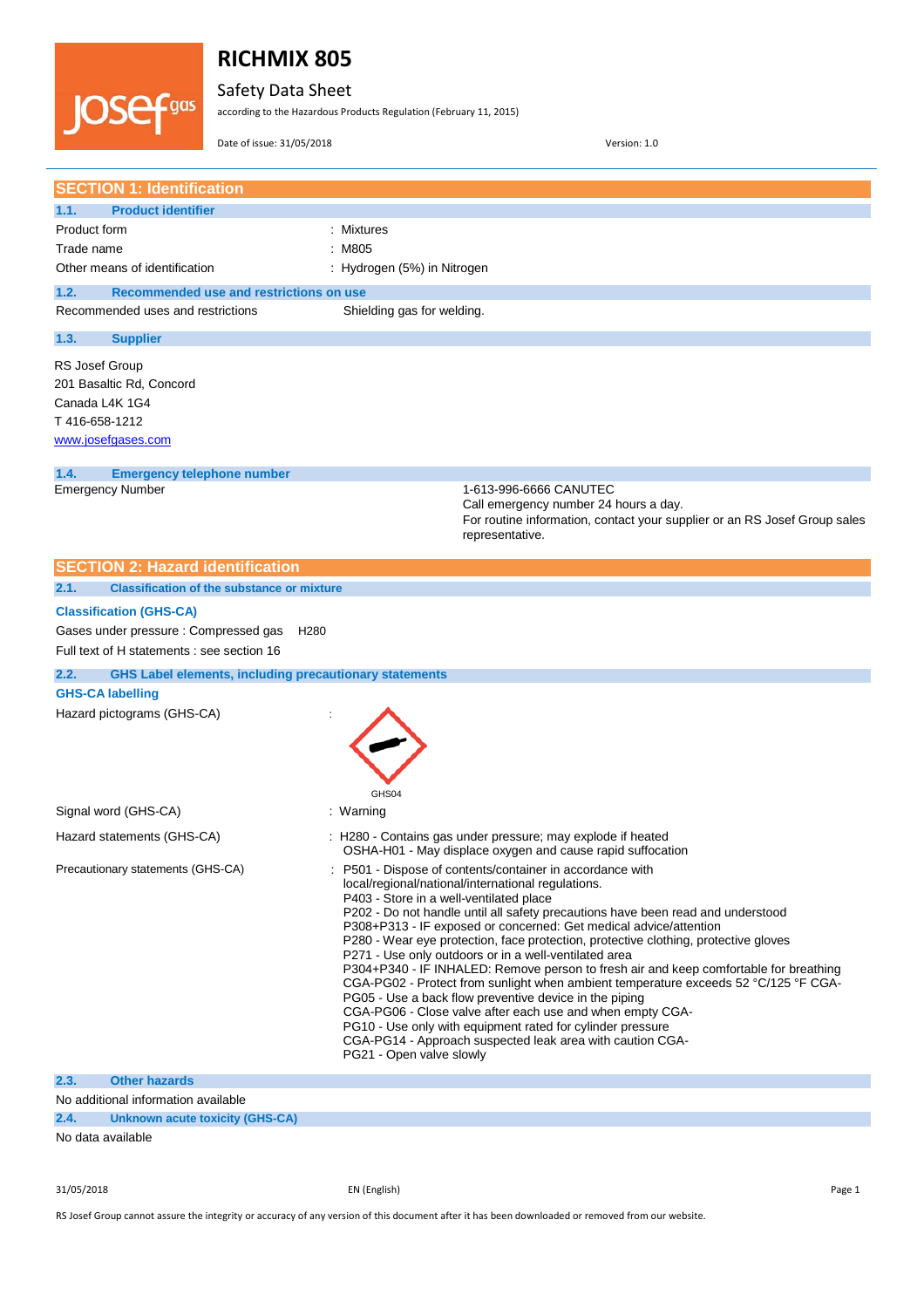

# Safety Data Sheet

according to the Hazardous Products Regulation (February 11, 2015)

## **SECTION 3: Composition/information on ingredients**

## **3.1. Substances**

### Not applicable

## **3.2. Mixtures**

| <b>Name</b> | <b>Chemical name / Synonyms</b>                                                                   | <b>Product identifier</b> | $\frac{9}{6}$ | <b>Classification (GHS-CA)</b>                |
|-------------|---------------------------------------------------------------------------------------------------|---------------------------|---------------|-----------------------------------------------|
| Nitrogen    | Nitrogen (liquified) / Nitrogen gas /<br>Nitrogen, liquefied / NITROGEN /<br>Nitrogen, compressed | (CAS-No.) 7727-37-9       | 95            | Press. Gas (Comp.), H280                      |
| Hydrogen    | Hydrogen, compressed / Hydrogen<br>molecule H2 / Hydrgen                                          | (CAS-No.) 1333-74-0       |               | Flam. Gas 1, H220<br>Press. Gas (Comp.), H280 |

.<br>Full text of hazard classes and H-statements : see section 16

| <b>SECTION 4: First-aid measures</b>                            |                                                                                                                                    |
|-----------------------------------------------------------------|------------------------------------------------------------------------------------------------------------------------------------|
| 4.1.<br><b>Description of first aid measures</b>                |                                                                                                                                    |
|                                                                 |                                                                                                                                    |
| First-aid measures after inhalation                             | : Remove victim to fresh air and keep at rest in a position comfortable for breathing. If you feel<br>unwell, seek medical advice. |
| First-aid measures after skin contact                           | : Adverse effects not expected from this product.                                                                                  |
| First-aid measures after eye contact                            | : Adverse effects not expected from this product.                                                                                  |
| First-aid measures after ingestion                              | : Ingestion is not considered a potential route of exposure.                                                                       |
| 4.2.<br>Most important symptoms and effects (acute and delayed) |                                                                                                                                    |
| Symptoms/effects after inhalation                               | : May displace oxygen and cause rapid suffocation.                                                                                 |
| Symptoms/effects after skin contact                             | : Adverse effects not expected from this product.                                                                                  |
| Symptoms/effects after eye contact                              | : Adverse effects not expected from this product.                                                                                  |
| Symptoms/effects after ingestion                                | : Ingestion is not considered a potential route of exposure.                                                                       |
| Symptoms/effects upon<br>intravenous administration             | : Not known.                                                                                                                       |
| Chronic symptoms                                                | : Adverse effects not expected from this product.                                                                                  |
| 4.3.                                                            | Immediate medical attention and special treatment, if necessary                                                                    |
| Other medical advice or treatment                               | : If you feel unwell, seek medical advice. If breathing is difficult, give oxygen.                                                 |

| <b>SECTION 5: Fire-fighting measures</b>                               |                                                                                                                                                                                                                                                              |  |
|------------------------------------------------------------------------|--------------------------------------------------------------------------------------------------------------------------------------------------------------------------------------------------------------------------------------------------------------|--|
| Suitable extinguishing media<br>5.1.                                   |                                                                                                                                                                                                                                                              |  |
| Suitable extinguishing media                                           | : Use extinguishing media appropriate for surrounding fire.                                                                                                                                                                                                  |  |
| 5.2.<br>Unsuitable extinguishing media                                 |                                                                                                                                                                                                                                                              |  |
| Unsuitable extinguishing media                                         | : Do not use water jet to extinguish.                                                                                                                                                                                                                        |  |
| 5.3.<br>Specific hazards arising from the hazardous product            |                                                                                                                                                                                                                                                              |  |
| Fire hazard                                                            | : The product is not flammable.                                                                                                                                                                                                                              |  |
| Explosion hazard                                                       | : Product is not explosive. Heat may build pressure, rupturing closed containers, spreading fire<br>and increasing risk of burns and injuries.                                                                                                               |  |
| Hazardous combustion products                                          | : None                                                                                                                                                                                                                                                       |  |
| Special protective equipment and precautions for fire-fighters<br>5.4. |                                                                                                                                                                                                                                                              |  |
| Firefighting instructions                                              | : In case of fire: Evacuate area. Fight fire remotely due to the risk of explosion. Exposure to fire<br>may cause containers to rupture/explode. Use water spray or fog for cooling exposed<br>containers. Exercise caution when fighting any chemical fire. |  |
| Protection during firefighting                                         | Standard protective clothing and equipment (e.g, Self Contained Breathing Apparatus) for fire<br>fighters. Do not enter fire area without proper protective equipment, including respiratory<br>protection.                                                  |  |
| <b>SECTION 6: Accidental release measures</b>                          |                                                                                                                                                                                                                                                              |  |
| $\sim$ $\sim$                                                          | Departual processitates, protective configurant and conceptions processing                                                                                                                                                                                   |  |

| 6.1.                                                                   | Personal precautions, protective equipment and emergency procedures                                                                                                                                                                                 |  |  |
|------------------------------------------------------------------------|-----------------------------------------------------------------------------------------------------------------------------------------------------------------------------------------------------------------------------------------------------|--|--|
| General measures                                                       | : Ensure adequate ventilation.                                                                                                                                                                                                                      |  |  |
| Personal Precautions, Protective Equipment<br>and Emergency Procedures | : EVACUATE ALL PERSONNEL FROM AFFECTED AREA. Use appropriate protective<br>equipment. If leak is on user's equipment, be certain to purge piping before attempting repairs.<br>If leak is on a container or container valve contact RS Josef Group. |  |  |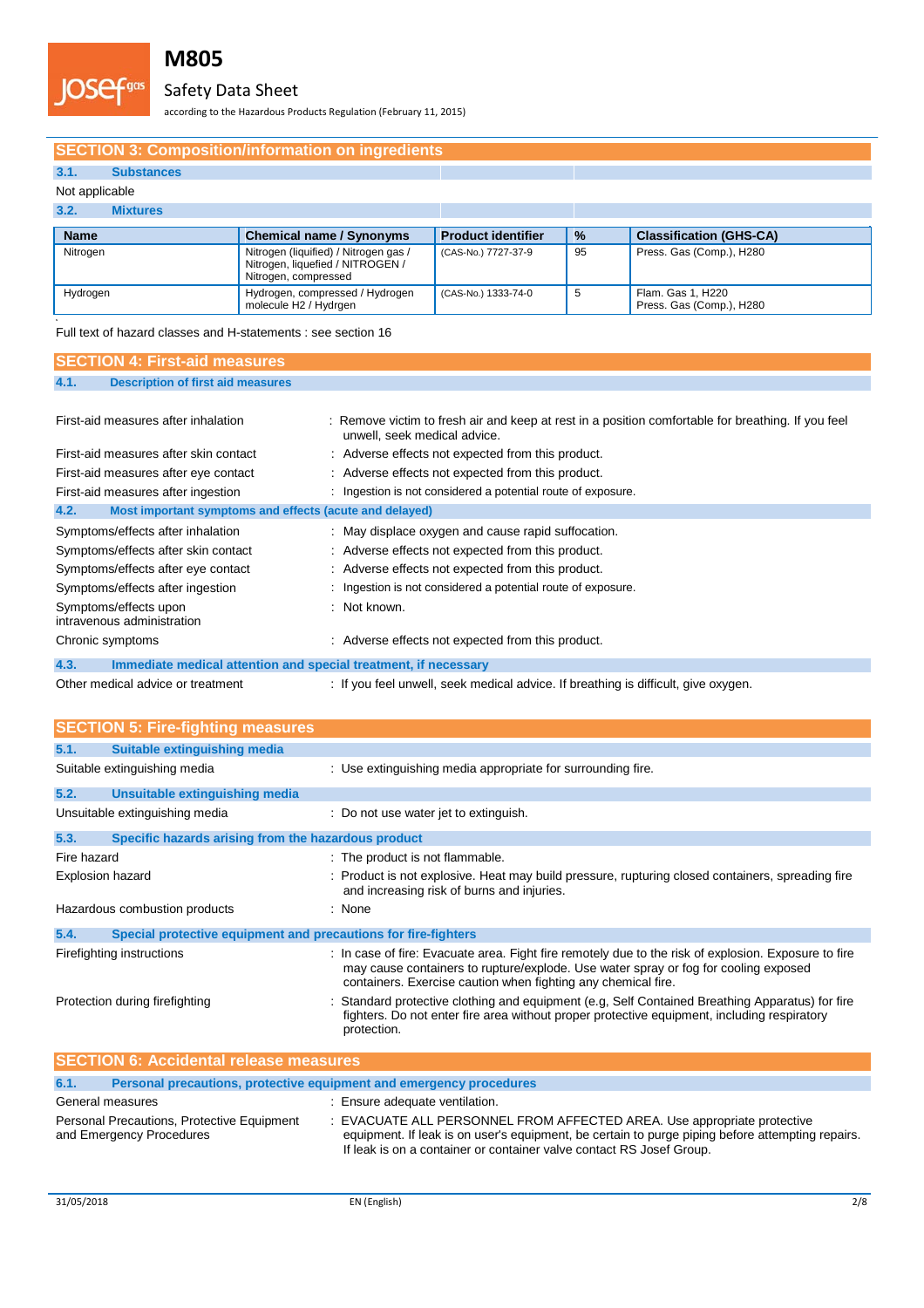

## Safety Data Sheet

according to the Hazardous Products Regulation (February 11, 2015)

| 6.2.            | Methods and materials for containment and cleaning up                               |                                                                                                                                                                                                                |
|-----------------|-------------------------------------------------------------------------------------|----------------------------------------------------------------------------------------------------------------------------------------------------------------------------------------------------------------|
| For containment |                                                                                     | : Try to stop release if without risk.                                                                                                                                                                         |
|                 | Methods for cleaning up                                                             | : Dispose of contents/container in accordance with local/regional/national/international<br>regulations.                                                                                                       |
| 6.3.            | <b>Reference to other sections</b>                                                  |                                                                                                                                                                                                                |
|                 | For further information refer to section 8: "Exposure controls/personal protection" |                                                                                                                                                                                                                |
|                 | <b>SECTION 7: Handling and storage</b>                                              |                                                                                                                                                                                                                |
| 7.1.            | <b>Precautions for safe handling</b>                                                |                                                                                                                                                                                                                |
|                 | Precautions for safe handling                                                       | : Do not handle until all safety precautions have been read and understood. Use only outdoors or<br>in a well-ventilated area.                                                                                 |
|                 | Hygiene measures                                                                    | : Do not eat, drink or smoke when using this product.                                                                                                                                                          |
|                 | Additional hazards when processed                                                   | : Pressurized container: Do not pierce or burn, even after use. Use only with equipment rated for<br>cylinder pressure. Close valve after each use and when empty.                                             |
| 7.2.            | Conditions for safe storage, including any incompatibilities                        |                                                                                                                                                                                                                |
|                 | <b>Technical measures</b>                                                           | : Comply with applicable regulations.                                                                                                                                                                          |
|                 | Storage conditions                                                                  | : Do not expose to temperatures exceeding 52 °C/ 125 °F. Keep container closed when not in<br>use. Protect cylinders from physical damage; do not drag, roll, slide or drop. Store in well<br>ventilated area. |
|                 | Incompatible products                                                               | : None known.                                                                                                                                                                                                  |
|                 | Incompatible materials                                                              | : None known.                                                                                                                                                                                                  |

| <b>SECTION 8: Exposure controls/personal protection</b> |                                                              |                                                                                                                                                                                                                                                                                                                                                                 |
|---------------------------------------------------------|--------------------------------------------------------------|-----------------------------------------------------------------------------------------------------------------------------------------------------------------------------------------------------------------------------------------------------------------------------------------------------------------------------------------------------------------|
| 8.1.                                                    | <b>Control parameters</b>                                    |                                                                                                                                                                                                                                                                                                                                                                 |
|                                                         | No additional information available                          |                                                                                                                                                                                                                                                                                                                                                                 |
| 8.2.                                                    | <b>Appropriate engineering controls</b>                      |                                                                                                                                                                                                                                                                                                                                                                 |
|                                                         | Appropriate engineering controls                             | : Ensure exposure is below occupational exposure limits (where available). Provide adequate<br>general and local exhaust ventilation. Systems under pressure should be regularly checked for<br>leakages. Oxygen detectors should be used when asphyxiating gases may be released.<br>Consider the use of a work permit system e.g. for maintenance activities. |
|                                                         | Environmental exposure controls                              | : Refer to local regulations for restriction of emissions to the atmosphere. See section 13 for<br>specific methods for waste gas treatment.                                                                                                                                                                                                                    |
| 8.3.                                                    | Individual protection measures/Personal protective equipment |                                                                                                                                                                                                                                                                                                                                                                 |
|                                                         | Personal protective equipment:                               |                                                                                                                                                                                                                                                                                                                                                                 |

Gloves. Safety glasses. Protective clothing. Safety shoes.

### **Hand protection:**

Wear working gloves when handling gas containers.

#### **Eye protection:**

Wear safety glasses with side shields.

#### **Skin and body protection:**

Wear suitable protective clothing, e.g. lab coats, coveralls or flame resistant clothing.

#### **Respiratory protection:**

None necessary during routine operations. See Sections 5 & 6

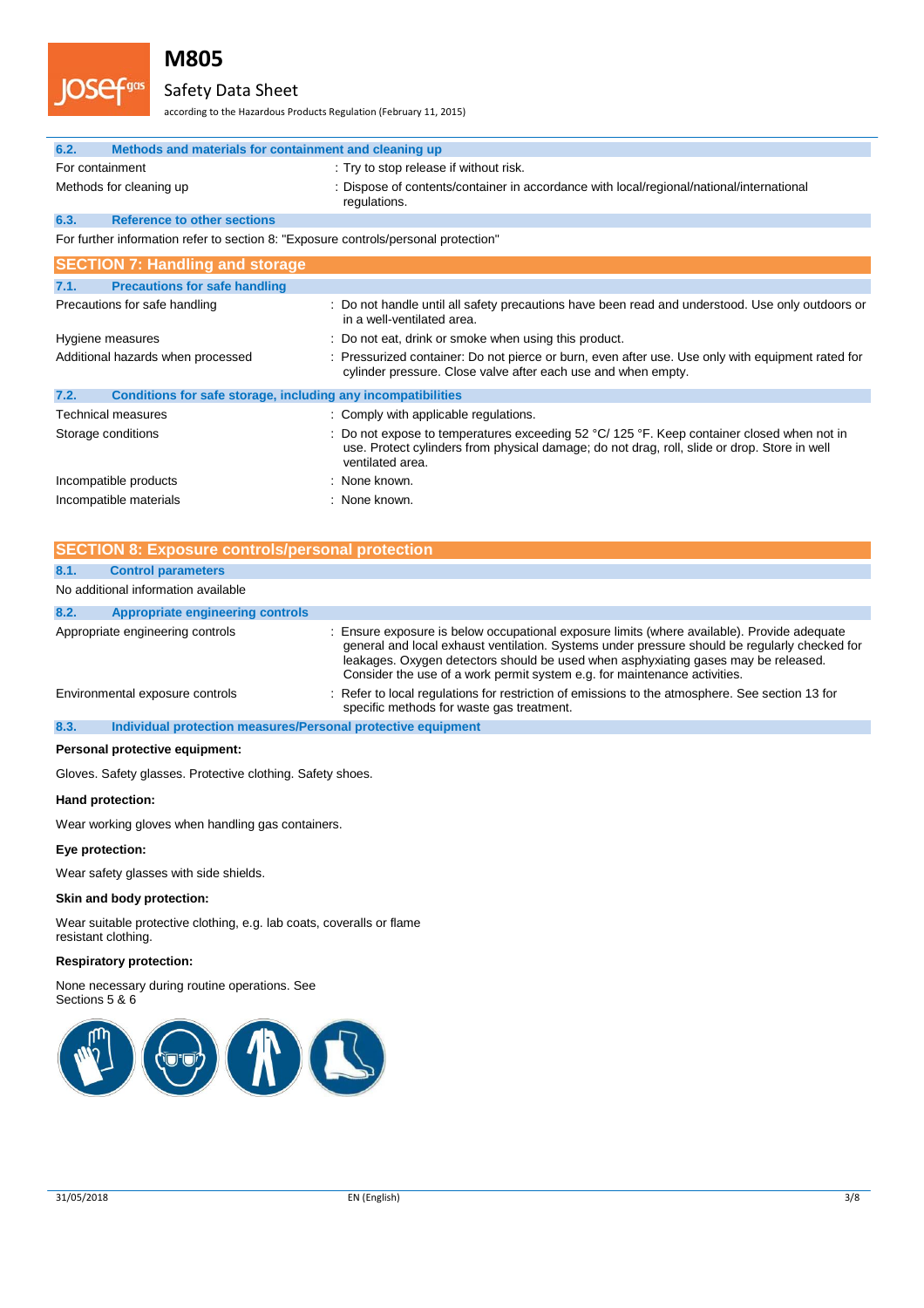

# Safety Data Sheet

according to the Hazardous Products Regulation (February 11, 2015)

#### **Thermal hazard protection:**

None necessary during routine operations.

### **Other information:**

Wear safety shoes while handling containers.

| <b>SECTION 9: Physical and chemical properties</b>            |                                       |  |
|---------------------------------------------------------------|---------------------------------------|--|
| Information on basic physical and chemical properties<br>9.1. |                                       |  |
| Physical state                                                | : Gas                                 |  |
| Appearance                                                    | Clear, colorless gas.                 |  |
| Colour                                                        | Colourless                            |  |
| Odour                                                         | <b>Odourless</b>                      |  |
| Odour threshold                                               | No data available                     |  |
| рH                                                            | No data available                     |  |
| Relative evaporation rate (butylacetate=1)                    | No data available                     |  |
| Relative evaporation rate (ether=1)                           | No data available                     |  |
| Melting point                                                 | No data available                     |  |
| Freezing point                                                | No data available                     |  |
| Boiling point                                                 | No data available                     |  |
| Flash point                                                   | Not applicable (non-flammable gas)    |  |
| Auto-ignition temperature                                     | No data available                     |  |
| Decomposition temperature                                     | No data available                     |  |
| Flammability (solid, gas)                                     | See Section 2.1 and 2.2               |  |
| Vapour pressure                                               | : No data available                   |  |
| Vapour pressure at 50 °C                                      | : No data available                   |  |
| Relative density                                              | No data available                     |  |
| Solubility                                                    | Water: No data available              |  |
| Log Pow                                                       | : No data available                   |  |
| Viscosity, kinematic                                          | No data available                     |  |
| <b>Explosive properties</b>                                   | : Not applicable (non-flammable gas). |  |
| Oxidising properties                                          | None.                                 |  |
| <b>Explosive limits</b>                                       | Not applicable (non-flammable gas)    |  |
| 9.2.<br><b>Other information</b>                              |                                       |  |

No additional information available

| <b>SECTION 10: Stability and reactivity</b> |                                                                                                          |
|---------------------------------------------|----------------------------------------------------------------------------------------------------------|
| 10.1.<br><b>Reactivity</b>                  |                                                                                                          |
| Reactivity                                  | : None known.                                                                                            |
| Chemical stability                          | : Stable under normal conditions.                                                                        |
| Possibility of hazardous reactions          | : None known.                                                                                            |
| Conditions to avoid                         | : None under recommended storage and handling conditions (see section 7).                                |
| Incompatible materials                      | : None known.                                                                                            |
| Hazardous decomposition products            | : Under normal conditions of storage and use hazardous decomposition products should not be<br>produced. |

| <b>SECTION 11: Toxicological information</b>  |                  |  |
|-----------------------------------------------|------------------|--|
| 11.1.<br>Information on toxicological effects |                  |  |
| Acute toxicity (oral)                         | : Not classified |  |
| Acute toxicity (dermal)                       | : Not classified |  |
| Acute toxicity (inhalation)                   | : Not classified |  |
|                                               |                  |  |

| $(1333 - 74 - 0)$<br>Hydrogen  |                                 |
|--------------------------------|---------------------------------|
| LC50<br>' inhalation rat (ppm) | ppm/4h<br>820000<br>$\cdot$ 000 |
|                                |                                 |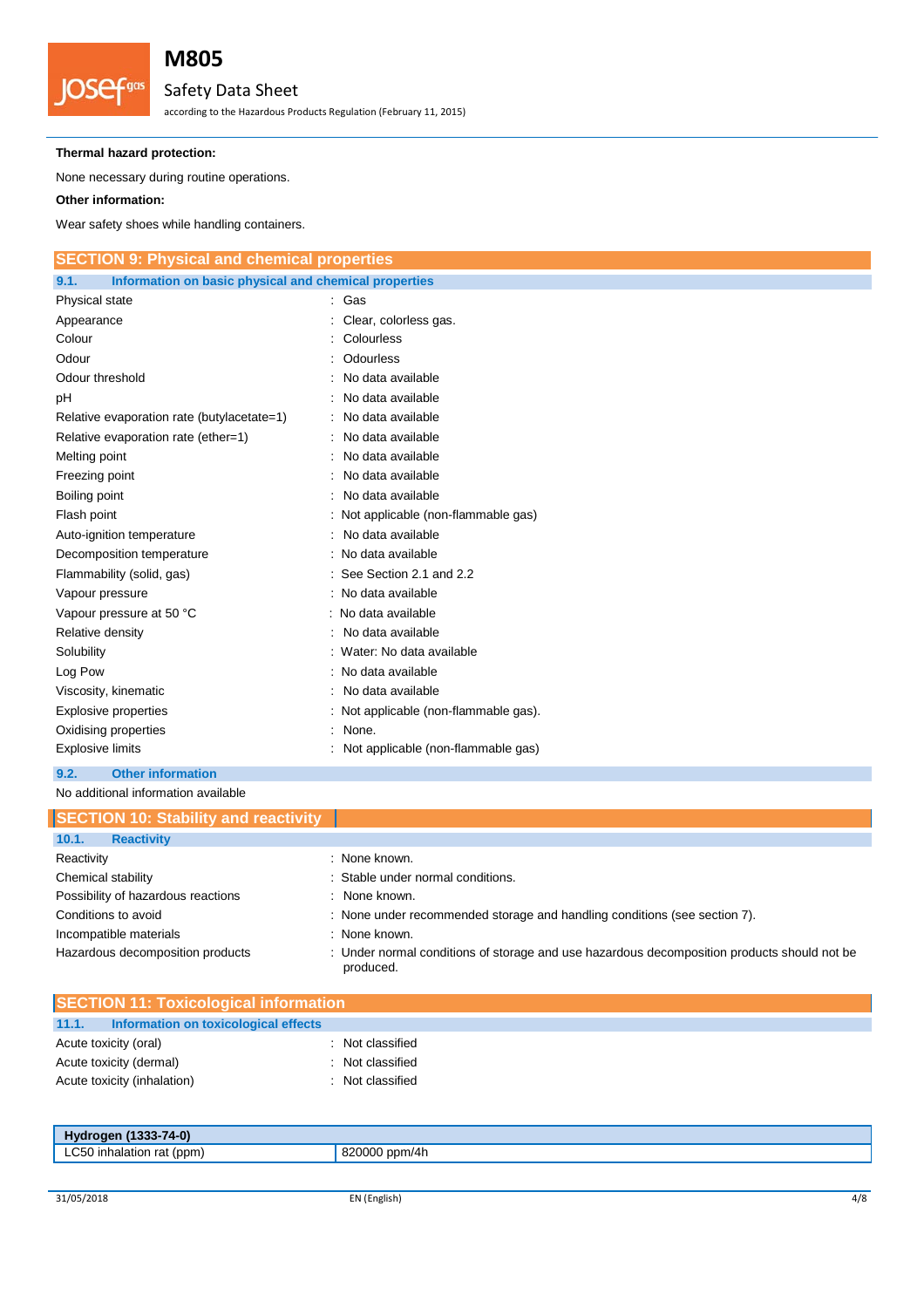## Safety Data Sheet

according to the Hazardous Products Regulation (February 11, 2015)

| Nitrogen (7727-37-9)                      |                  |
|-------------------------------------------|------------------|
| LC50 inhalation rat (ppm)                 | 820000 ppm/4h    |
| Skin corrosion/irritation<br>÷            | Not classified   |
| Serious eye damage/irritation             | : Not classified |
| Respiratory or skin sensitization         | : Not classified |
| Germ cell mutagenicity                    | : Not classified |
| Carcinogenicity                           | : Not classified |
| Reproductive toxicity<br>÷                | Not classified   |
| STOT-single exposure<br>÷                 | Not classified   |
| STOT-repeated exposure                    | : Not classified |
| Aspiration hazard<br>$\ddot{\phantom{a}}$ | Not classified   |
| <b>SECTION 12: Ecological information</b> |                  |

| <b>ULUTION TZ. LUUTUJIUAI IIIIUI IIIAUUII</b> |                                                                                                                                                                                                                            |
|-----------------------------------------------|----------------------------------------------------------------------------------------------------------------------------------------------------------------------------------------------------------------------------|
| <b>Toxicity</b><br>12.1.                      |                                                                                                                                                                                                                            |
| No additional information available           |                                                                                                                                                                                                                            |
| <b>Persistence and degradability</b><br>12.2. |                                                                                                                                                                                                                            |
| Hydrogen (1333-74-0)                          |                                                                                                                                                                                                                            |
| Persistence and degradability                 | No ecological damage caused by this product.                                                                                                                                                                               |
| Nitrogen (7727-37-9)                          |                                                                                                                                                                                                                            |
| Persistence and degradability                 | No ecological damage caused by this product.                                                                                                                                                                               |
| 12.3.<br><b>Bioaccumulative potential</b>     |                                                                                                                                                                                                                            |
| Hydrogen (1333-74-0)                          |                                                                                                                                                                                                                            |
| BCF fish 1                                    | (no bioaccumulation expected)                                                                                                                                                                                              |
| Log Pow                                       | Not applicable for inorganic gases.                                                                                                                                                                                        |
| Bioaccumulative potential                     | No ecological damage caused by this product.                                                                                                                                                                               |
| Nitrogen (7727-37-9)                          |                                                                                                                                                                                                                            |
| Log Pow                                       | Not applicable for inorganic gases.                                                                                                                                                                                        |
| Bioaccumulative potential                     | No ecological damage caused by this product.                                                                                                                                                                               |
| 12.4.<br><b>Mobility in soil</b>              |                                                                                                                                                                                                                            |
| Hydrogen (1333-74-0)                          |                                                                                                                                                                                                                            |
| Log Pow                                       | Not applicable for inorganic gases.                                                                                                                                                                                        |
| Ecology - soil                                | No ecological damage caused by this product.                                                                                                                                                                               |
| Nitrogen (7727-37-9)                          |                                                                                                                                                                                                                            |
| Log Pow                                       | Not applicable for inorganic gases.                                                                                                                                                                                        |
| Ecology - soil                                | No ecological damage caused by this product.                                                                                                                                                                               |
| 12.5.<br><b>Other adverse effects</b>         |                                                                                                                                                                                                                            |
| Effect on ozone layer                         | : No known effects from this product.                                                                                                                                                                                      |
| <b>GWPmix comment</b>                         | : No known effects from this product.                                                                                                                                                                                      |
| <b>SECTION 13: Disposal considerations</b>    |                                                                                                                                                                                                                            |
| 13.1.<br><b>Disposal methods</b>              |                                                                                                                                                                                                                            |
| Waste treatment methods                       | : Contact supplier if guidance is required. Do not discharge into any place where its<br>accumulation could be dangerous. Ensure that the emission levels from local regulations or<br>operating permits are not exceeded. |

Ecology - waste materials **Example 20** in None known.

Product/Packaging disposal recommendations : Refer to the CGA Pamphlet P-63 "Disposal of Gases" available at www.cganet.com for

more guidance on suitable disposal methods.

**SECTION 14: Transport information**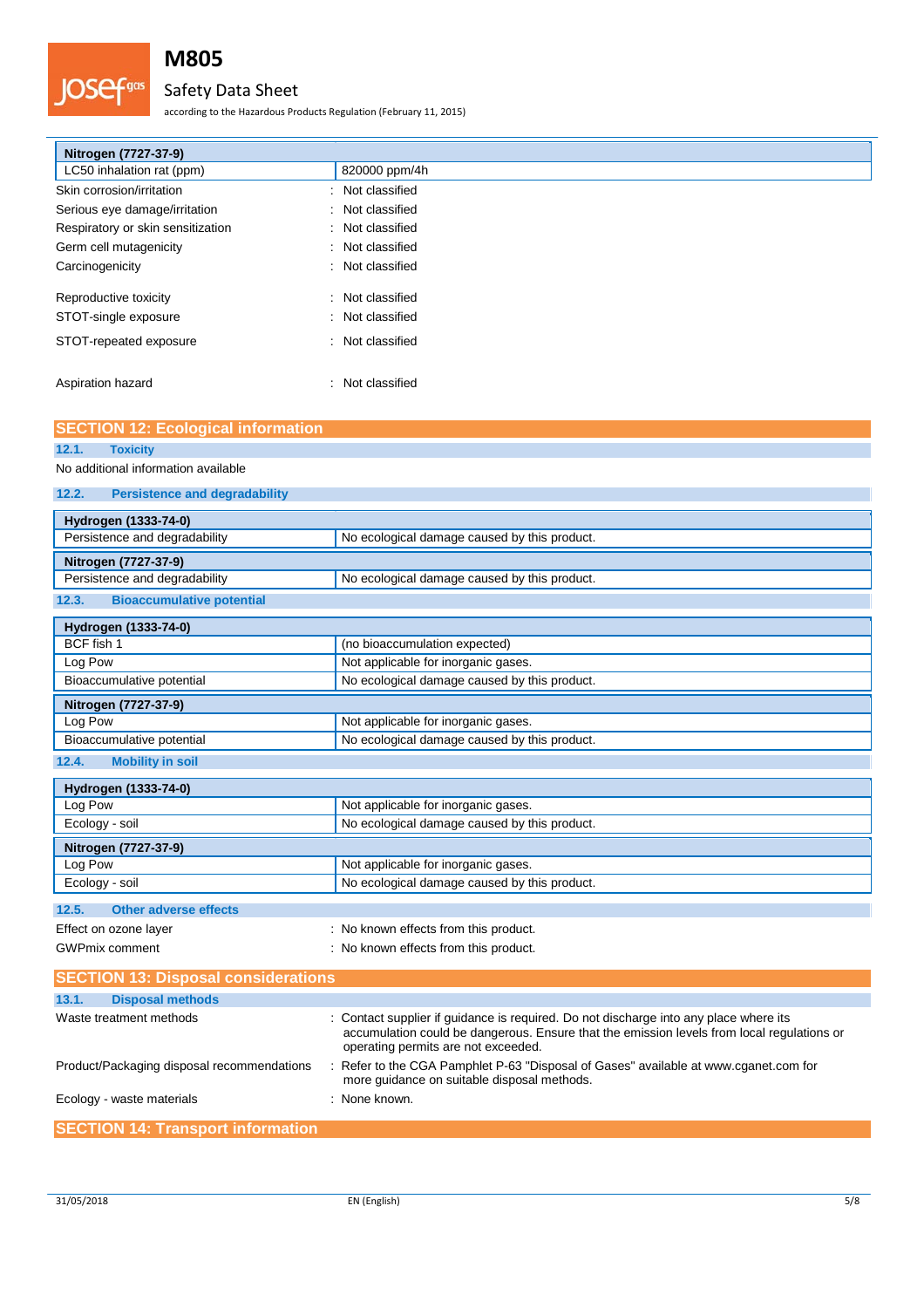

## Safety Data Sheet

according to the Hazardous Products Regulation (February 11, 2015)

| 14.1. |  | <b>Basic shipping description</b> |
|-------|--|-----------------------------------|
|       |  |                                   |

| In accordance with TDG |  |
|------------------------|--|
|                        |  |

**Transportation of Dangerous Goods**

## UN-No. (TDG) : UN1956

Proper Shipping Name  $\qquad \qquad :$  Compressed gas, n.o.s.

- TDG Primary Hazard Classes : 2.2 Class 2.2 Non-Flammable, Non-Toxic Gas.
- Transport Document Description : UN1956 Compressed gas, n.o.s., 2.2
	-

Hazard labels (TDG)  $\qquad \qquad$  : 2.2 - Non-flammable, non-toxic gases



| <b>TDG Special Provisions</b>                                           | : 16 - (1) The technical name of at least one of the most dan gerous substances that<br>predominantly contributes to the hazard or hazards posed b y the dangerous goods must be<br>shown, in parentheses, on the shipping document following the shipping name in accordance<br>with clause $3.5(1)(c)(ii)(A)$ of Part 3 (Documentation). The t echnical name must also be shown,<br>in parentheses, on a small means of containment or on a ta g following the shipping name in<br>accordance with subsections 4.11(2) and (3) of Part 4 (Dangerous Goods Safety Marks). (2)<br>Despite subsection (1), the technical name for the following dangerous goods is not required to<br>be shown on a shipping document or on a small means of c ontainment when Canadian law for<br>domestic transport or an international convention for interna tional transport prohibits the<br>disclosure of the technical name: (a)UN1544, ALKALOID SALTS, SOLID, N.O.S. or<br>ALKALOIDS, SOLID, N.O.S; (b)UN1851, MEDICINE, LIQUID, TOXIC, N.O.S; (c)UN3140,<br>ALKALOID SALTS, LIQUID, N.O.S. or ALKALOIDS, LIQUI D, N.O.S; (d)UN3248, MEDICINE,<br>LIQUID, FLAMMABLE, TOXIC, N.O.S; or (e)UN3249, MED ICINE, SOLID, TOXIC, N.O.S. An<br>example in Canada is the "Food and Drugs Act". (3) Despit e subsection (1), the technical name<br>for the following dangerous goods is not required to be sho wn on a small means of<br>containment: (a)UN2814, INFECTIOUS SUBSTANCE, AFF ECTING HUMANS; or (b)UN2900,<br>INFECTIOUS SUBSTANCE, AFFECTING ANIMALS. SOR/2014-306<br>148 - (1) Part 5 (Means of Containment) does not apply to r adiation detectors that contain<br>these dangerous goods in non-refillable pressure receptacl es if (a) the working pressure in each<br>receptacle is less than 5 000 KPa; (b) the capacity of each receptacle is less than 12 L; (c) each<br>receptacle has a minimum burst pressure of (i) at least 3 tim es the working pressure, when the<br>receptacle is fitted with a relief device, or (ii)at least 4 times the working pressure, when the<br>receptacle is not fitted with a relief device; (d)each receptac le is manufactured from material<br>that will not fragment upon rupture; (e)each detector is man ufactured under a quality assurance<br>program; ISO 9001:2008 is an example of a quality assuran ce program. (f) the detectors are<br>transported in strong outer means of containment; and (g)a detector in its outer means of<br>containment is capable of withstanding a 1.2 m drop test without breakage of the detector or<br>rupture of the outer means of containment. (2)Part 5 (Means of Containment) does not apply to<br>radiation detectors that contain these dangerous goods in n on-refillable pressure receptacles<br>and that are included in equipment, if (a)the conditions set out in paragraphs $(1)(a)$ to (e) are<br>met; and (b)the equipment is contained in a strong outer m eans of containment or the<br>equipment affords the detectors with protection that is equi valent to that provided by a strong<br>outer means of containment. (3) These Regulations, except for Part 1 (Coming into Force,<br>Repeal, Interpretation, General Provisions and Special Cases) and Part 2 (Classification), do<br>not apply to radiation detectors that contain these dangerou s goods in non-refillable pressure<br>receptacles, including detectors in radiation detection systems, if the detectors meet the<br>requirements of subsection (1) or (2), as applicable, and the capacity of the receptacles that<br>contain the detectors is less than 50 mL. SOR/2014-306 |
|-------------------------------------------------------------------------|------------------------------------------------------------------------------------------------------------------------------------------------------------------------------------------------------------------------------------------------------------------------------------------------------------------------------------------------------------------------------------------------------------------------------------------------------------------------------------------------------------------------------------------------------------------------------------------------------------------------------------------------------------------------------------------------------------------------------------------------------------------------------------------------------------------------------------------------------------------------------------------------------------------------------------------------------------------------------------------------------------------------------------------------------------------------------------------------------------------------------------------------------------------------------------------------------------------------------------------------------------------------------------------------------------------------------------------------------------------------------------------------------------------------------------------------------------------------------------------------------------------------------------------------------------------------------------------------------------------------------------------------------------------------------------------------------------------------------------------------------------------------------------------------------------------------------------------------------------------------------------------------------------------------------------------------------------------------------------------------------------------------------------------------------------------------------------------------------------------------------------------------------------------------------------------------------------------------------------------------------------------------------------------------------------------------------------------------------------------------------------------------------------------------------------------------------------------------------------------------------------------------------------------------------------------------------------------------------------------------------------------------------------------------------------------------------------------------------------------------------------------------------------------------------------------------------------------------------------------------------------------------------------------------------------------------------------------------------------------------------------------------------------------------------------------------------------------------------------------------------------------------------------------------------------------------------------------------------------------------------------------------------------------------------------------------------------------------------------------------------------------------------------------------------------------------------------------------------------------------------------------------------------------------------------------------------------------------------------------------------------------------------|
| Explosive Limit and Limited Quantity Index<br>Excepted quantities (TDG) | : 0.125 L<br>$\therefore$ EO                                                                                                                                                                                                                                                                                                                                                                                                                                                                                                                                                                                                                                                                                                                                                                                                                                                                                                                                                                                                                                                                                                                                                                                                                                                                                                                                                                                                                                                                                                                                                                                                                                                                                                                                                                                                                                                                                                                                                                                                                                                                                                                                                                                                                                                                                                                                                                                                                                                                                                                                                                                                                                                                                                                                                                                                                                                                                                                                                                                                                                                                                                                                                                                                                                                                                                                                                                                                                                                                                                                                                                                                                         |
| Passenger Carrying Road Vehicle or Passenger : 75 L                     |                                                                                                                                                                                                                                                                                                                                                                                                                                                                                                                                                                                                                                                                                                                                                                                                                                                                                                                                                                                                                                                                                                                                                                                                                                                                                                                                                                                                                                                                                                                                                                                                                                                                                                                                                                                                                                                                                                                                                                                                                                                                                                                                                                                                                                                                                                                                                                                                                                                                                                                                                                                                                                                                                                                                                                                                                                                                                                                                                                                                                                                                                                                                                                                                                                                                                                                                                                                                                                                                                                                                                                                                                                                      |
| Carrying Railway Vehicle Index                                          |                                                                                                                                                                                                                                                                                                                                                                                                                                                                                                                                                                                                                                                                                                                                                                                                                                                                                                                                                                                                                                                                                                                                                                                                                                                                                                                                                                                                                                                                                                                                                                                                                                                                                                                                                                                                                                                                                                                                                                                                                                                                                                                                                                                                                                                                                                                                                                                                                                                                                                                                                                                                                                                                                                                                                                                                                                                                                                                                                                                                                                                                                                                                                                                                                                                                                                                                                                                                                                                                                                                                                                                                                                                      |
| 14.2.<br><b>Transport information/DOT - USA</b>                         |                                                                                                                                                                                                                                                                                                                                                                                                                                                                                                                                                                                                                                                                                                                                                                                                                                                                                                                                                                                                                                                                                                                                                                                                                                                                                                                                                                                                                                                                                                                                                                                                                                                                                                                                                                                                                                                                                                                                                                                                                                                                                                                                                                                                                                                                                                                                                                                                                                                                                                                                                                                                                                                                                                                                                                                                                                                                                                                                                                                                                                                                                                                                                                                                                                                                                                                                                                                                                                                                                                                                                                                                                                                      |
| <b>Department of Transport</b>                                          |                                                                                                                                                                                                                                                                                                                                                                                                                                                                                                                                                                                                                                                                                                                                                                                                                                                                                                                                                                                                                                                                                                                                                                                                                                                                                                                                                                                                                                                                                                                                                                                                                                                                                                                                                                                                                                                                                                                                                                                                                                                                                                                                                                                                                                                                                                                                                                                                                                                                                                                                                                                                                                                                                                                                                                                                                                                                                                                                                                                                                                                                                                                                                                                                                                                                                                                                                                                                                                                                                                                                                                                                                                                      |
|                                                                         |                                                                                                                                                                                                                                                                                                                                                                                                                                                                                                                                                                                                                                                                                                                                                                                                                                                                                                                                                                                                                                                                                                                                                                                                                                                                                                                                                                                                                                                                                                                                                                                                                                                                                                                                                                                                                                                                                                                                                                                                                                                                                                                                                                                                                                                                                                                                                                                                                                                                                                                                                                                                                                                                                                                                                                                                                                                                                                                                                                                                                                                                                                                                                                                                                                                                                                                                                                                                                                                                                                                                                                                                                                                      |

| DOT NA no.  | : UN1956                                        |
|-------------|-------------------------------------------------|
| UN-No.(DOT) | : 1956                                          |
| DOT Symbols | : G - Identifies PSN requiring a technical name |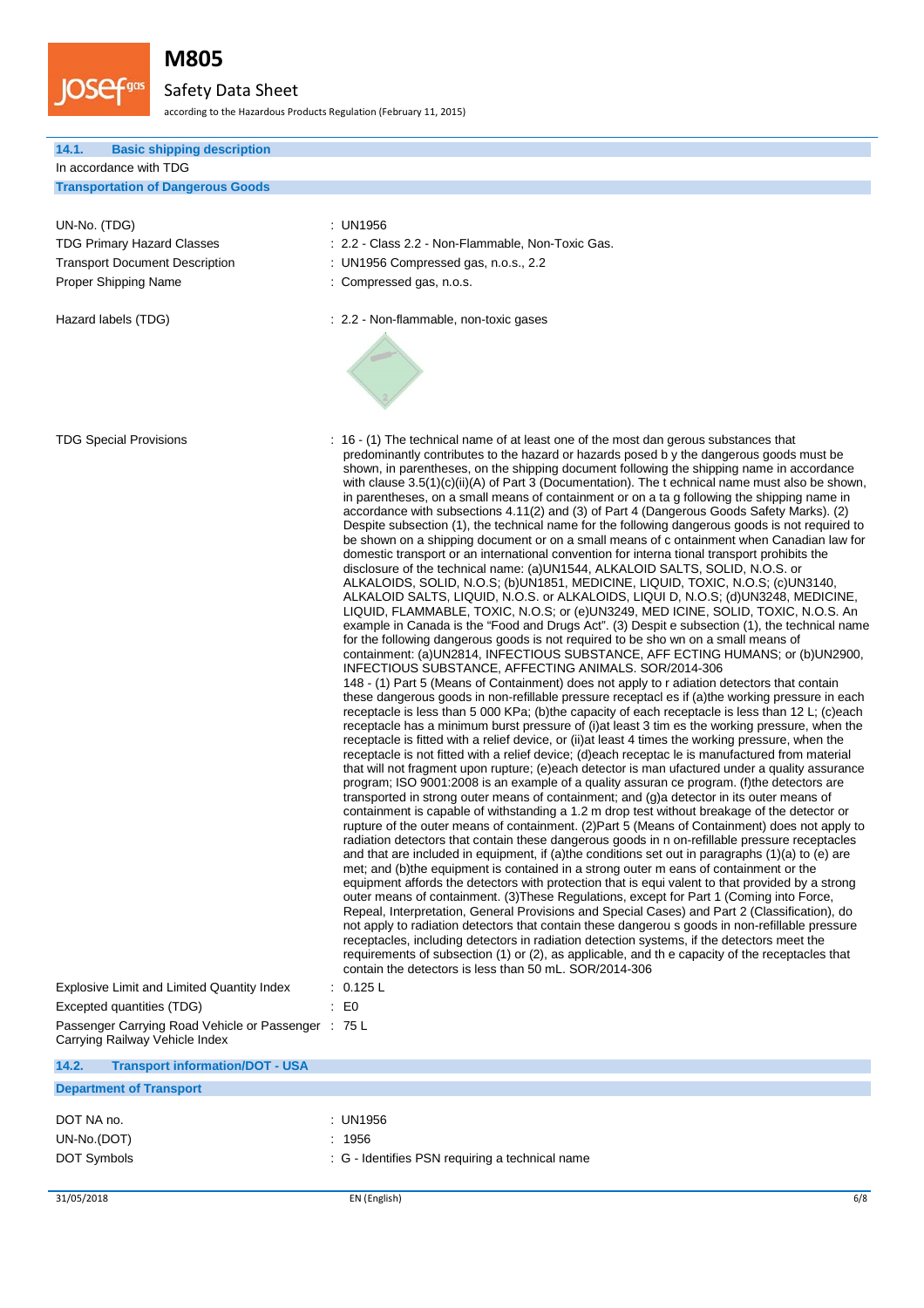

## Safety Data Sheet

according to the Hazardous Products Regulation (February 11, 2015)

| <b>Transport Document Description</b>                                       | : UN1956 Compressed gas, n.o.s., 2.2                                                                      |
|-----------------------------------------------------------------------------|-----------------------------------------------------------------------------------------------------------|
| Proper Shipping Name (DOT)                                                  | : Compressed gas, n.o.s.                                                                                  |
| Contains Statement Field Selection (DOT)                                    | : DOT_TECHNICAL - Proper Shipping Name - Technical (D OT)                                                 |
| Class (DOT)                                                                 | : 2.2 - Class 2.2 - Non-flammable compressed gas 49 CFR 1 73.115                                          |
| Division (DOT)                                                              | : 2.2                                                                                                     |
| Hazard labels (DOT)                                                         | : 2.2 - Non-flammable gas                                                                                 |
|                                                                             |                                                                                                           |
| Dangerous for the environment                                               | : No                                                                                                      |
| DOT Packaging Exceptions (49 CFR 173.xxx)                                   | : 306;307                                                                                                 |
| DOT Packaging Non Bulk (49 CFR 173.xxx)                                     | : 302;305                                                                                                 |
| DOT Packaging Bulk (49 CFR 173.xxx)                                         | : 314,315                                                                                                 |
| DOT Quantity Limitations Passenger aircraft/rail : 75 kg<br>(49 CFR 173.27) |                                                                                                           |
| DOT Quantity Limitations Cargo aircraft only (49 : 150 kg)<br>CFR 175.75)   |                                                                                                           |
| DOT Vessel Stowage Location                                                 | : A - The material may be stowed "on deck" or "under dec k" on a cargo vessel andnoa<br>passenger vessel. |
| Other information                                                           | : No supplementary information available.                                                                 |

| 14.3.<br>Air and sea transport               |                                          |
|----------------------------------------------|------------------------------------------|
| <b>IMDG</b>                                  |                                          |
| UN-No. (IMDG)                                | : 1956                                   |
| Proper Shipping Name (IMDG)                  | : Compressed gas, n.o.s.                 |
| <b>Transport Document Description (IMDG)</b> | : UN 1956 Compressed gas, n.o.s., 2.2    |
| Class (IMDG)                                 | : 2.2 - Non-flammable, non-toxic gases   |
| <b>IATA</b>                                  |                                          |
| UN-No. (IATA)                                | : 1956                                   |
| Proper Shipping Name (IATA)                  | : Compressed gas, n.o.s.                 |
| <b>Transport Document Description (IATA)</b> | : UN 1956 Compressed gas, n.o.s., 2.2    |
| Class (IATA)                                 | : 2.2 - Gases : Non-flammable, non-toxic |

### **SECTION 15: Regulatory information**

**15.1. National regulations**

| Hydrogen (1333-74-0)                                  |  |
|-------------------------------------------------------|--|
|                                                       |  |
| Listed on the Canadian DSL (Domestic Substances List) |  |
|                                                       |  |
|                                                       |  |
| Nitrogen (7727-37-9)                                  |  |
| Listed on the Canadian DSL (Domestic Substances List) |  |

**15.2. International regulations**

### **Hydrogen (1333-74-0)**

Listed on the AICS (Australian Inventory of Chem ical Substances) Listed on IECSC (Inventory of Existing Chemical Substances Produced or Imported in China) Listed on the EEC inventory EINECS (European Inventory of Existing Commercial Chemical Substances) Listed on the Korean ECL (Existing Chemicals Li st) Listed on NZIoC (New Zealand Inventory of Che micals) Listed on PICCS (Philippines Inventory of Chemi cals and Chemical Substances) Listed on the United States TSCA (Toxic Substan ces Control Act) inventory Listed on INSQ (Mexican National Inventory of C hemical Substances)